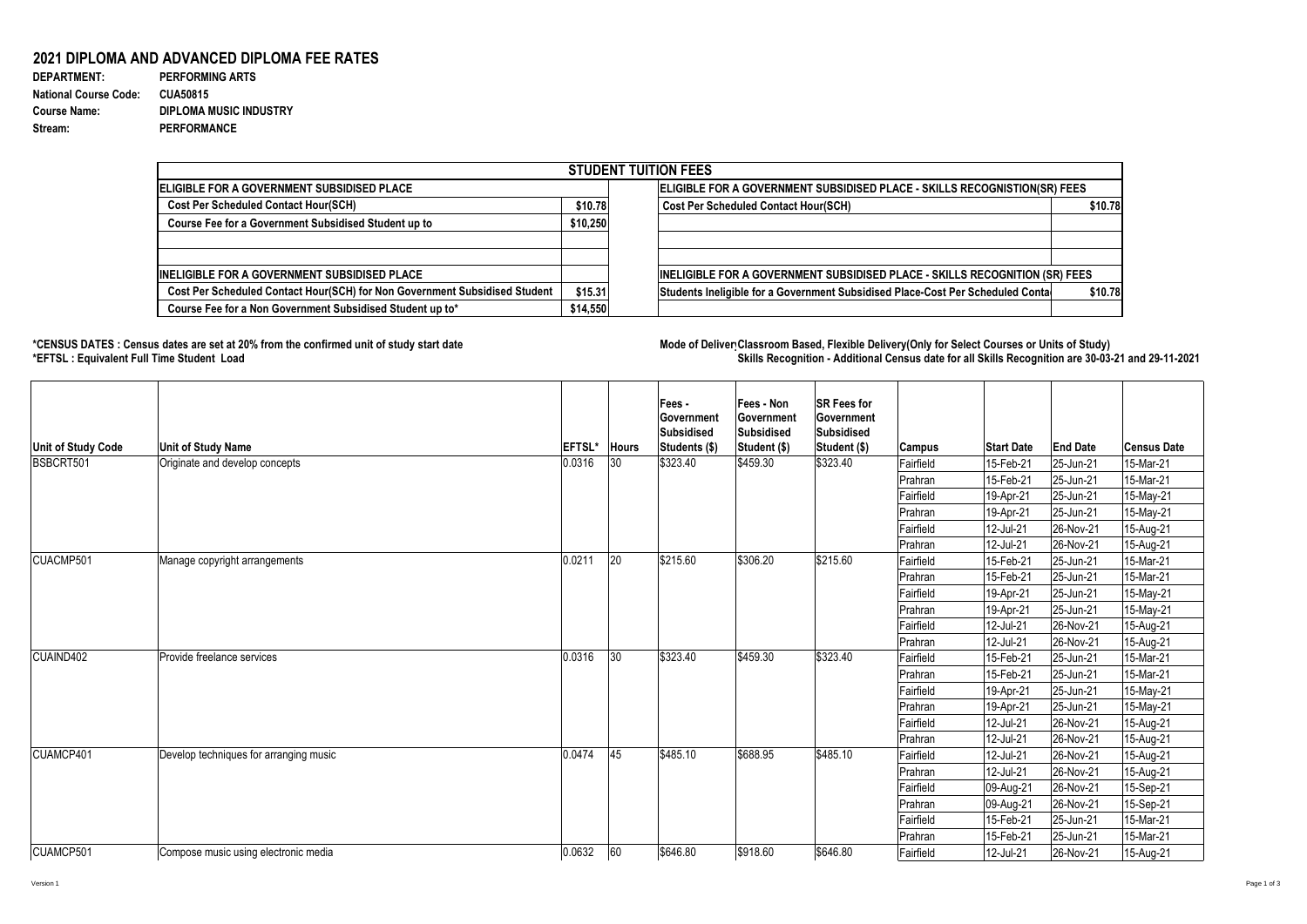|                                                                                                         | <b>Unit of Study Name</b>                        | EFTSL* | <b>Hours</b>     | <b>Fees-</b><br><b>Government</b><br>Subsidised<br>Students (\$) | <b>Fees - Non</b><br><b>Government</b><br>Subsidised<br>Student (\$) | <b>SR Fees for</b><br><b>Government</b><br>Subsidised<br>Student (\$) | <b>Campus</b> | <b>Start Date</b>                                                                                                 | <b>End Date</b>                                                                                                                                                                                                                                                         | <b>Census Date</b> |
|---------------------------------------------------------------------------------------------------------|--------------------------------------------------|--------|------------------|------------------------------------------------------------------|----------------------------------------------------------------------|-----------------------------------------------------------------------|---------------|-------------------------------------------------------------------------------------------------------------------|-------------------------------------------------------------------------------------------------------------------------------------------------------------------------------------------------------------------------------------------------------------------------|--------------------|
|                                                                                                         |                                                  |        |                  |                                                                  |                                                                      |                                                                       | Fairfield     | 09-Aug-21                                                                                                         | $ 26-Nov-21 $                                                                                                                                                                                                                                                           | 15-Sep-21          |
|                                                                                                         |                                                  |        |                  |                                                                  |                                                                      |                                                                       | Fairfield     | 15-Feb-21                                                                                                         |                                                                                                                                                                                                                                                                         | 15-Mar-21          |
|                                                                                                         |                                                  |        |                  |                                                                  |                                                                      |                                                                       | Prahran       | 15-Feb-21                                                                                                         | $ 25 - Jun-21 $                                                                                                                                                                                                                                                         | 15-Mar-21          |
|                                                                                                         |                                                  |        |                  |                                                                  |                                                                      |                                                                       | Prahran       | 19-Apr-21                                                                                                         | 25-Jun-21                                                                                                                                                                                                                                                               | 15-May-21          |
|                                                                                                         |                                                  |        |                  |                                                                  |                                                                      |                                                                       | Prahran       | 12-Jul-21                                                                                                         | $ 26-Nov-21$                                                                                                                                                                                                                                                            | 15-Aug-21          |
| CUAMLT401                                                                                               | Notate music for performance                     | 0.0368 | 35               | \$377.30                                                         | \$535.85                                                             | \$377.30                                                              | Fairfield     | 15-Feb-21                                                                                                         | 25-Jun-21                                                                                                                                                                                                                                                               | 15-Mar-21          |
|                                                                                                         |                                                  |        |                  |                                                                  |                                                                      |                                                                       | Prahran       | 15-Feb-21                                                                                                         | $ 25 - Jun-21 $                                                                                                                                                                                                                                                         | 15-Mar-21          |
|                                                                                                         |                                                  |        |                  |                                                                  |                                                                      |                                                                       | Fairfield     | 19-Apr-21                                                                                                         | $ 25 - Jun-21 $                                                                                                                                                                                                                                                         | 15-May-21          |
|                                                                                                         |                                                  |        |                  |                                                                  |                                                                      |                                                                       | Prahran       | 19-Apr-21                                                                                                         | 25-Jun-21                                                                                                                                                                                                                                                               | 15-May-21          |
|                                                                                                         |                                                  |        |                  |                                                                  |                                                                      |                                                                       | Fairfield     | 12-Jul-21                                                                                                         | 26-Nov-21                                                                                                                                                                                                                                                               | 15-Aug-21          |
|                                                                                                         |                                                  |        |                  |                                                                  |                                                                      |                                                                       | Prahran       | 12-Jul-21                                                                                                         | 26-Nov-21                                                                                                                                                                                                                                                               | 15-Aug-21          |
|                                                                                                         | Develop skills in analysis of functional harmony | 0.0579 | $\vert 55 \vert$ | \$592.90                                                         | \$842.05                                                             | \$592.90                                                              | Fairfield     | 12-Jul-21                                                                                                         | 26-Nov-21                                                                                                                                                                                                                                                               | 15-Aug-21          |
|                                                                                                         |                                                  |        |                  |                                                                  |                                                                      |                                                                       | Prahran       | 12-Jul-21                                                                                                         | 26-Nov-21                                                                                                                                                                                                                                                               | 15-Aug-21          |
|                                                                                                         |                                                  |        |                  |                                                                  |                                                                      |                                                                       | Fairfield     |                                                                                                                   | 26-Nov-21                                                                                                                                                                                                                                                               | 15-Sep-21          |
|                                                                                                         |                                                  |        |                  |                                                                  |                                                                      |                                                                       | Prahran       | 09-Aug-21                                                                                                         | 26-Nov-21                                                                                                                                                                                                                                                               | 15-Sep-21          |
|                                                                                                         |                                                  |        |                  |                                                                  |                                                                      |                                                                       | Fairfield     | 15-Feb-21                                                                                                         | 25-Jun-21                                                                                                                                                                                                                                                               | 15-Mar-21          |
|                                                                                                         |                                                  |        |                  |                                                                  |                                                                      |                                                                       | Prahran       | 15-Feb-21                                                                                                         | 25-Jun-21                                                                                                                                                                                                                                                               | 15-Mar-21          |
|                                                                                                         | Refine aural perception skills                   | 0.0632 | 60               | \$646.80                                                         | \$918.60                                                             | \$646.80                                                              | Fairfield     | 15-Feb-21                                                                                                         | 26-Nov-21                                                                                                                                                                                                                                                               | 15-Apr-21          |
| Unit of Study Code<br>CUAMLT403<br>CUAMLT501<br>CUAMPF402<br><b>CUAMPF404</b><br>CUAMPF406<br>CUAMPF410 |                                                  |        |                  |                                                                  |                                                                      |                                                                       | Prahran       | 15-Feb-21                                                                                                         | 26-Nov-21                                                                                                                                                                                                                                                               | 15-Apr-21          |
|                                                                                                         |                                                  |        |                  |                                                                  |                                                                      |                                                                       | Fairfield     | 19-Apr-21                                                                                                         | $ 26-Nov-21 $                                                                                                                                                                                                                                                           | 15-Jun-21          |
|                                                                                                         |                                                  |        |                  |                                                                  |                                                                      |                                                                       | Prahran       | 19-Apr-21                                                                                                         | $ 26-Nov-21 $                                                                                                                                                                                                                                                           | 15-Jun-21          |
|                                                                                                         |                                                  |        |                  |                                                                  |                                                                      |                                                                       | Fairfield     | 12-Jul-21                                                                                                         | 26-Nov-21                                                                                                                                                                                                                                                               | 15-Aug-21          |
|                                                                                                         |                                                  |        |                  |                                                                  |                                                                      |                                                                       | Prahran       | 12-Jul-21                                                                                                         | 26-Nov-21                                                                                                                                                                                                                                                               | 15-Aug-21          |
|                                                                                                         | Develop and maintain stagecraft skills           | 0.0737 | 70               | \$754.60                                                         | \$1,071.70                                                           | \$754.60                                                              | Fairfield     | 15-Feb-21                                                                                                         | $ 26-Nov-21$                                                                                                                                                                                                                                                            | 15-Apr-21          |
|                                                                                                         |                                                  |        |                  |                                                                  |                                                                      |                                                                       | Prahran       | 15-Feb-21                                                                                                         | $ 26-Nov-21 $                                                                                                                                                                                                                                                           | 15-Apr-21          |
|                                                                                                         |                                                  |        |                  |                                                                  |                                                                      |                                                                       | Fairfield     | 19-Apr-21                                                                                                         | $ 26-Nov-21$                                                                                                                                                                                                                                                            | 15-Jun-21          |
|                                                                                                         |                                                  |        |                  |                                                                  |                                                                      |                                                                       | Prahran       | 19-Apr-21                                                                                                         | 26-Nov-21                                                                                                                                                                                                                                                               | 15-Jun-21          |
|                                                                                                         |                                                  |        |                  |                                                                  |                                                                      |                                                                       | Fairfield     | 12-Jul-21                                                                                                         | $ 26-Nov-21 $                                                                                                                                                                                                                                                           | 15-Aug-21          |
|                                                                                                         |                                                  |        |                  |                                                                  |                                                                      |                                                                       | Prahran       | 12-Jul-21                                                                                                         | $ 26-Nov-21 $                                                                                                                                                                                                                                                           | 15-Aug-21          |
|                                                                                                         | Perform music as part of a group                 | 0.0737 | 70               | \$754.60                                                         | \$1,071.70                                                           | \$754.60                                                              | Fairfield     | 15-Feb-21                                                                                                         | 26-Nov-21                                                                                                                                                                                                                                                               | 15-Apr-21          |
|                                                                                                         |                                                  |        |                  |                                                                  |                                                                      |                                                                       | Prahran       | 15-Feb-21                                                                                                         | 25-Jun-21<br>26-Nov-21<br>26-Nov-21<br>26-Nov-21<br>26-Nov-21<br>$ 26-Nov-21 $<br>$ 26-Nov-21 $<br>$ 26-Nov-21 $<br>$ 26-Nov-21 $<br>$ 26-Nov-21 $<br>$ 26-Nov-21 $<br>$ 26-Nov-21 $<br>$ 25 - Jun-21 $<br>25-Jun-21<br>$ 26-Nov-21 $<br>$ 26-Nov-21 $<br>$ 26-Nov-21 $ | 15-Apr-21          |
|                                                                                                         |                                                  |        |                  |                                                                  |                                                                      |                                                                       | Fairfield     | 19-Apr-21                                                                                                         |                                                                                                                                                                                                                                                                         | 15-Jun-21          |
|                                                                                                         |                                                  |        |                  |                                                                  |                                                                      |                                                                       | Prahran       | 19-Apr-21                                                                                                         |                                                                                                                                                                                                                                                                         | 15-Jun-21          |
|                                                                                                         |                                                  |        |                  |                                                                  |                                                                      |                                                                       | Fairfield     | 12-Jul-21                                                                                                         |                                                                                                                                                                                                                                                                         | 15-Aug-21          |
|                                                                                                         |                                                  |        |                  |                                                                  |                                                                      |                                                                       | Prahran       | 12-Jul-21                                                                                                         |                                                                                                                                                                                                                                                                         | 15-Aug-21          |
|                                                                                                         | Perform music as a soloist                       | 0.0737 | 70               | \$754.60                                                         | \$1,071.70                                                           | \$754.60                                                              | Fairfield     | 15-Feb-21                                                                                                         |                                                                                                                                                                                                                                                                         | 15-Apr-21          |
|                                                                                                         |                                                  |        |                  |                                                                  |                                                                      |                                                                       | Prahran       | 09-Aug-21<br>15-Feb-21<br>19-Apr-21<br>19-Apr-21<br>12-Jul-21<br>12-Jul-21<br>15-Feb-21<br>19-Apr-21<br>12-Jul-21 | 15-Apr-21                                                                                                                                                                                                                                                               |                    |
|                                                                                                         |                                                  |        |                  |                                                                  |                                                                      |                                                                       | Fairfield     |                                                                                                                   |                                                                                                                                                                                                                                                                         | 15-Jun-21          |
|                                                                                                         |                                                  |        |                  |                                                                  |                                                                      |                                                                       | Prahran       |                                                                                                                   |                                                                                                                                                                                                                                                                         | 15-Jun-21          |
|                                                                                                         |                                                  |        |                  |                                                                  |                                                                      |                                                                       | Fairfield     |                                                                                                                   |                                                                                                                                                                                                                                                                         | 15-Aug-21          |
|                                                                                                         |                                                  |        |                  |                                                                  |                                                                      |                                                                       | Prahran       |                                                                                                                   |                                                                                                                                                                                                                                                                         | 15-Aug-21          |
|                                                                                                         | Perform music from written notation              | 0.0737 | $ 70\rangle$     | \$754.60                                                         | \$1,071.70                                                           | \$754.60                                                              | Fairfield     |                                                                                                                   |                                                                                                                                                                                                                                                                         | 15-Mar-21          |
|                                                                                                         |                                                  |        |                  |                                                                  |                                                                      |                                                                       | Fairfield     |                                                                                                                   |                                                                                                                                                                                                                                                                         | 15-May-21          |
|                                                                                                         |                                                  |        |                  |                                                                  |                                                                      |                                                                       | Fairfield     |                                                                                                                   |                                                                                                                                                                                                                                                                         | 15-Aug-21          |
|                                                                                                         |                                                  |        |                  |                                                                  |                                                                      |                                                                       | Prahran       | 15-Feb-21                                                                                                         |                                                                                                                                                                                                                                                                         | 15-Mar-21          |
|                                                                                                         |                                                  |        |                  |                                                                  |                                                                      |                                                                       | Prahran       | $ 19 - Apr - 21 $                                                                                                 |                                                                                                                                                                                                                                                                         | 15-May-21          |